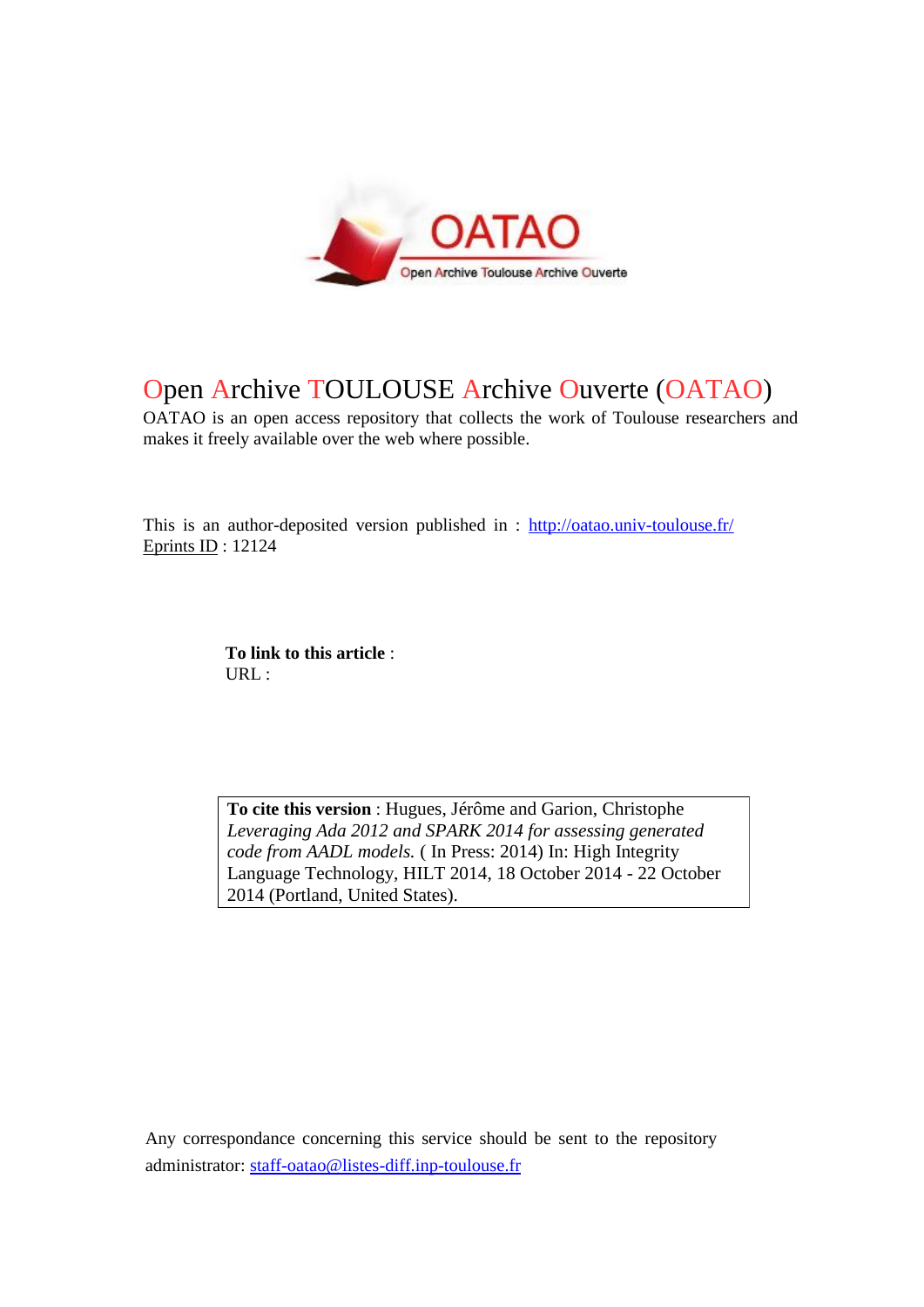# **Leveraging Ada 2012 and SPARK 2014 For Assessing Generated Code From AADL Models**

Jérôme Hugues Université de Toulouse, ISAE 10 avenue E. Belin 31055 Toulouse, France jerome.hugues@isae.fr

# ABSTRACT

Modeling of Distributed Real-time Embedded systems using Architecture Description Language provides the foundations for various levels of analysis: scheduling, reliability, consistency, etc.; but also allows for automatic code generation. A challenge is to demonstrate that generated code matches quality required for safety-critical systems. In the scope of the AADL, the Ocarina toolchain proposes code generation towards the Ada Ravenscar profile with restrictions for High-Integrity. It has been extensively used in the space domain as part of the TASTE project within the European Space Agency.

In this paper, we illustrate how the combined use of Ada 2012 and SPARK 2014 significantly increases code quality and exhibits absence of run-time errors at both run-time and generated code levels.

## Categories and Subject Descriptors

D.2.4 [**Software/Program Verification**]: Correctness proofs, Formal methods, Programming by contract; I.6.5 [Model Development]: Modeling methodologies

## General Terms

Design, Languages, Verification

#### Keywords

AADL; Ada 2012; SPARK 2014; Ocarina

#### 1. INTRODUCTION

The Model-Based System Engineering (MBSE) paradigm allows for a high-level description of a system, its analysis and eventually its automatic generation. Significant efforts have been undertaken to design modeling frameworks that support this view with a sufficient level of expression and fidelity towards the system being built. Besides, MBSE already demonstrated capability for scheduling and reliability

Christophe Garion Université de Toulouse, ISAE 10 avenue E. Belin 31055 Toulouse, France christophe.garion@isae.fr

assessment in combination with analysis tools . This provides foundations for a wide support for the engineering of safety-critical systems.

The Architecture Analysis and Design Language, standardized by SAE International [10], provides such an integrated framework for the modeling of safety-critical systems. Combined with the Ocarina code generation toolchain, it allows for the automatic code generation towards Ada runtimes using a restricted middleware: PolyORB-HI/Ada. Both generated code and runtime were initially written in Ada95, with significant effort done to ensure compatibility with both the Ravenscar profile and High-Integrity restrictions such as absence of dynamic features (object-orientation, memory allocation, streams, etc.). This greatly reduces the benefit of code generation compared to traditional hand coding strategies in the context of safety-critical systems: the only strategy to ensure absence of run-time errors was through careful code review and testing of the generated code on the target.

The advent of Ada 2012 programming-by-contract approach, and the availability of SPARK 2014 language and toolset to assess a) that contracts are true, and b) the absence of runtime errors promise to increase confidence in source code, and stronger link with formalized specifications of programs. In the following, we illustrate how the use of these two technologies allows us to streamline code generation and analysis effort by providing easier access to code quality assessment.

In section 2 we present the AADL and some existing tools to support the model-based engineering of embedded systems. In section 3, we outline the basic principles of the PolyORB-HI/Ada runtime, inherited from the schizophrenic middleware architecture deployed in the PolyORB middleware,and the code generation strategies used in the Ocarina toolchain. In section 4, we discuss modernization of the initial code base to take advantage of Ada 2012's new constructs, and how we had to overcome some existing limitations in the current SPARK2014. In section 5 we show how SPARK 2014 allows us to demonstrate absence of run-time errors of the middleware components. Finally, we provide some elements for future works.

## 2. A BRIEF OVERVIEW OF AADLV2

The "Architecture Analysis and Design Language" (AADL) [10] is a textual and graphical language for model-based engineering of embedded real-time systems. AADL is used to design and analyze software and hardware architectures of embedded real-time systems.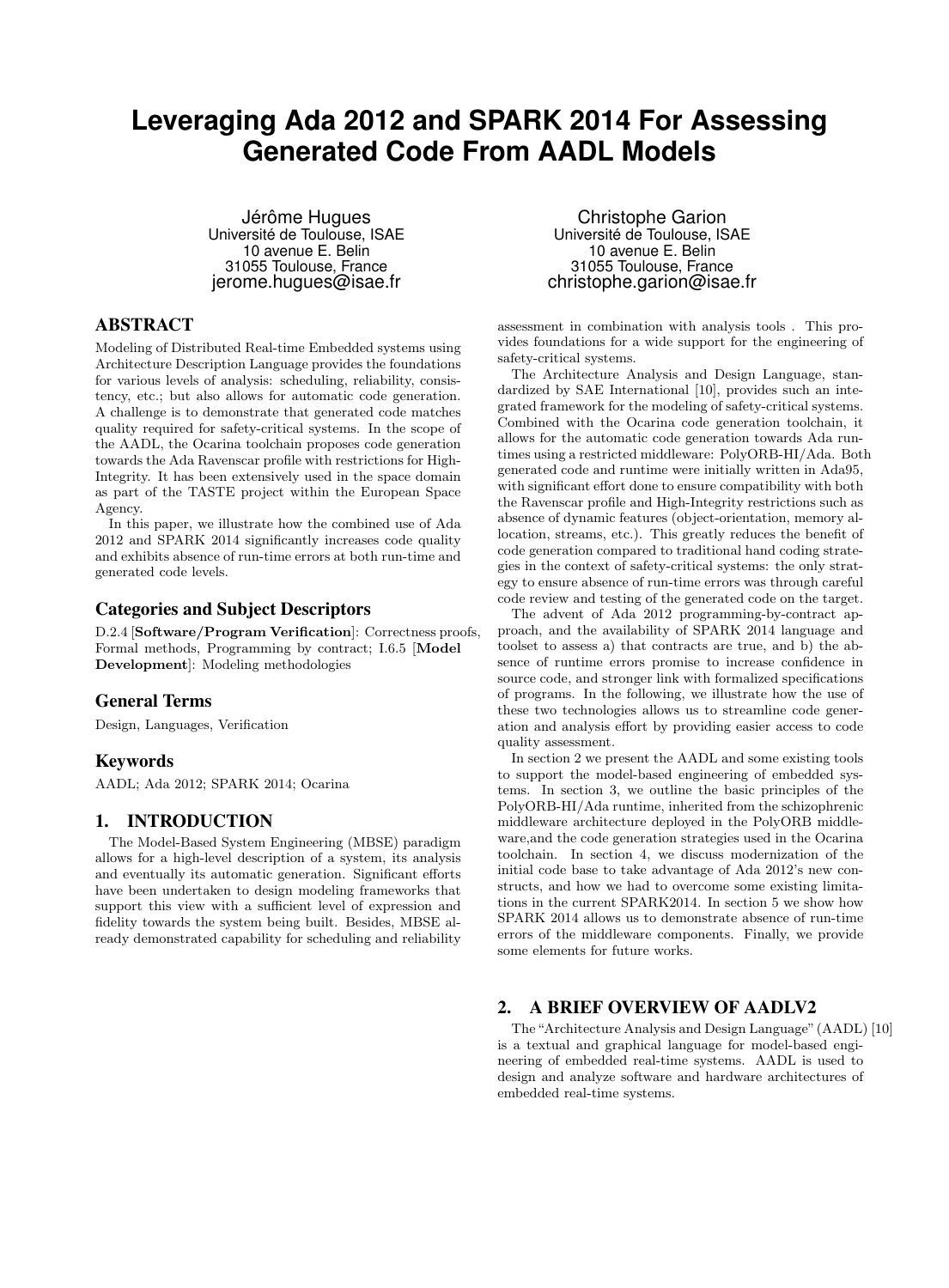

Figure 1: IST-ASSERT demonstrator

The AADL allows for the description of both software and hardware parts of a system. It focuses on the definition of clear block interfaces, and separates the implementations from these interfaces. From the separate description of these blocks, one can build an assembly of blocks that represents the full system. To take into account the multiple ways to connect components, the AADL defines different connection patterns: subcomponent, connection, binding. For example, figure 1 provides the graphical descrition of a case study used in the scope of the ASSERT project.

An AADL model can incorporate non-architectural elements: non-functional properties (execution time, priority, scheduler, ...) and behavioral or fault descriptions. It is hence possible to use AADL as a backbone to describe all the aspects of a system. Let us review these elements in the following.

An AADL description is made of components. Each component category describes well-identified elements of the actual architecture, using the same vocabulary of system or software engineering. The AADL standard defines software components (data, thread, thread group, subprogram, process) and execution platform components (memory, bus, processor, device, virtual processor, virtual bus) and hybrid components (system) or imprecise (abstract).

Component declarations have to be instantiated into subcomponents of other components in order to model an architecture. At the top-level, a system contains all the component instances. Most components can have subcomponents, so that an AADL description is hierarchical. A complete AADL description must provide a top-most level system that will contain certain kind of components (processor, process, bus, device, abstract and memory), thus providing the root of the architecture tree. The architecture in itself is the instantiation of this system: the root system.

The interface of a component is called component type. It provides features (e.g. communication ports). Components communicate one with another by connecting their features. A given component type correspond zero or several implementations. Each of them describes the internal structure of the components: subcomponents, connections between those subcomponents, and refine non-functional properties.

The AADL defines the notion of properties. They model non-functional properties that can be attached to model elements (components, connections, features, instances, etc.). Properties are typed attributes that specify constraints or

characteristics that apply to the elements of the architecture such as clock frequency of a processor, execution time of a thread, bandwidth of a bus. Some standard properties are defined, e.g. for timing aspects; but it is possible to define new properties for different analysis (e.g. to define particular security policies). Besides, the language is defined by a companion standard document that defines legality rules for component assemblies, its static and execution semantics.

AADL's initial requirement document mentions analysis as the key objective. AADL is backed with a large set of analysis tools<sup>1</sup>, covering many different domains: scheduling analysis like Cheddar [11] and MAST [5]; dependability assessment: AADL provides an annex for modeling propagation of error, like COMPASS project [3], or ADAPT [6]; behavioral analysis: mapping to formal methods and associated model checkers have been defined for Petri Nets [9], RT-Maude [8] and many others code generation: Ocarina implements Ada and C code generators for distributed realtime embedded systems [7].

## 3. CODE GENERATION FROM AADL

Automatic code generation from AADL models require first a comprehensive definition of a versatile middleware. Versatility is required so as to ensure a consistent mapping from AADL concerns (multiplicity of schedulers, transport protocols) to well-defined implementable services. Such versatility has been captured in the schizophrenic middleware architecture and later used in the Ocarina code generation toolset.

# 3.1 Schizophrenic middleware architecture

In previous projects, we defined the "schizophrenic middleware architecture" [13]. It separates concerns between distribution model, API, communication protocols, and their implementation by refining the definition and role of personalities.

The schizophrenic architecture consists of 3 layers: application-level and protocol-level personalities built around a *neutral core*. The user's application interacts with application personalities; protocol personalities operate with the network.

Application personalities constitute the adaptation layer between application components and the middleware through a dedicated API or code generator. They provide APIs to interface application components with the core middleware; they interact with the core layer in order to allow the exchange of requests between entities. Application personalities can either support specifications such as CORBA, JMS, etc. or dedicated API for specific needs.

Protocol personalities handle the mapping of personalityneutral requests (representing interactions between application entities) onto messages exchanged using a chosen communication network and protocol. Protocol personalities can instantiate middleware protocols such as IIOP (for CORBA), SOAP (for Web Services), etc.

The neutral core acts as an adaptation layer between application and protocol personalities. It manages execution resources and provides the necessary abstractions to transparently pass requests between protocol and application per-

<sup>1</sup>An updated list of supporting tools, projects and papers can be found on the official AADL web site http://www. aadl.info.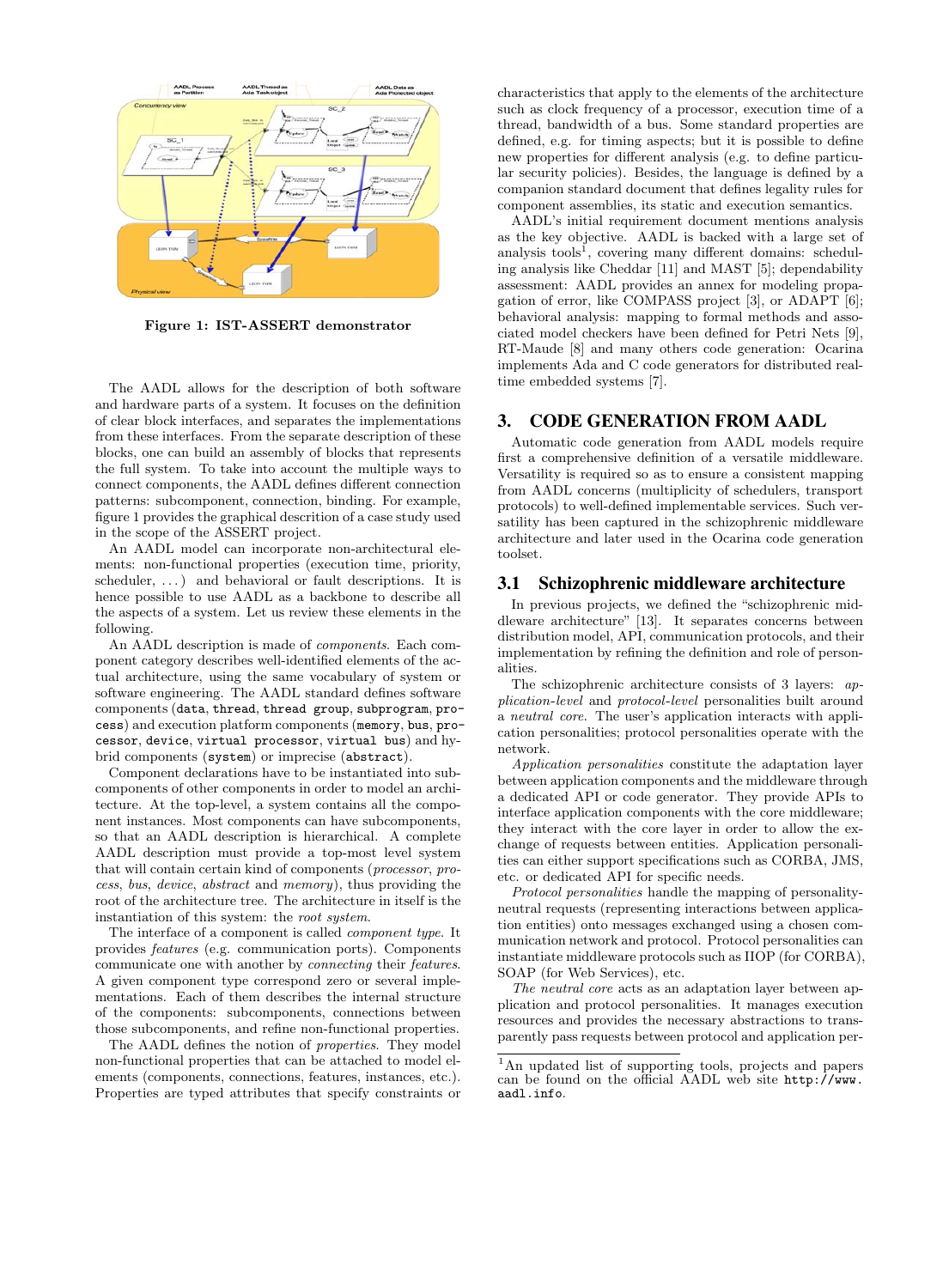

Figure 2: Services of a schizophrenic middleware

sonalities in a neutral way. It is completely independent from both application and protocol personalities.

The neutral core layer enables the selection of any combination of application and/or protocol personalities. Several personalities can be collocated and cooperate in a given middleware instance, leading to its "schizophrenic" nature.

The middleware core provides neutral services that correspond to the identification of the key functions involved in request processing. In figure 2, we define the canonical operations performed by any middleware.

The *ubroker* is the core component that provides support for interaction between the canonical services:

- *addressing* manages references of entities connected to the middleware,
- binding handles a connection with the remote nodes,
- representation takes care of marshaling and unmarshaling when necessary,
- interaction manages the liaisons between connected entities in the application,
- *protocol* supports the transmission between two nodes thanks to the network link,
- typing manages the typing system in the application (sophisticated when it comes to CORBA any mechanism for instance),
- transport handles the physical line,
- activation ensures that a concrete entity is available to execute requests,
- *execution* assigns resources to process the requests.

In [13], we presented PolyORB, our implementation of a schizophrenic middleware. PolyORB is a free software middleware framework. We assessed its suitability to build middleware platforms to support multiple heterogeneous specifications (CORBA, Ada Distributed Systems Annex, Web Applications, Ada Messaging Service close to Sun's JMS, OMG DDS) and as a COTS for industry projects.

#### 3.2 Code generation with Ocarina

Our code generation strategy consists in using AADL to describe the user requirements as well as the deployment information. We reuse the schizophrenic architecture and its canonical functions to automatically generate most of them in order to implement an AADL distribution model restricted to those features required by the application. We take advantage of the deployment information to statically instantiate the policies needed. To do so, we had to revisit PolyORB implementation as its initial version was based

on design patterns. The new schizophrenic middleware, PolyORB-HI, is composed of a minimal middleware core and several automatically generated functions.

PolyORB-HI strictly follows restrictions set by High-Integrity applications on object orientation, scheduling, use of memory. It was developed in Ada95. It is compliant with both the Ravenscar profile and the High-Integrity system restrictions (Annexes D and H of the Ada standard). High-Integrity system restrictions are facilities provided by the Ada standard to help developers understanding their program, reviewing its code and restricting the language constructs that might compromise (or complicate) the demonstration of program correctness. Most of these restrictions are enforced at compile time (no dispatching, no floating point, no allocator, etc.). This simply yet efficiently enforces no unwanted features are used by the middleware, increasing the confidence in the code generated while limiting its complexity.

We defined our distribution model as a set of sender/receiver tuples that interact through asynchronous oneway messages. This allows for clean support of the Ravenscar model of computation. It is supported by an AADL architectural model that defines the location of each node, and the payload of the message exchanged as a thread-port name plus possible additional data. From a system's AADL description, we compute required resources, then generate code for each logical node. We review the elements supporting this distribution model:

- 1. Naming table lists one entry per remote node that can be reached, and one entry per opened communication channel on this node. We build one static table per node, computed from the topology of the interactions described in the AADL model. It is indexed by an enumeration affecting one tag per logical node, resulting in  $O(1)$  access time to communication handlers (e.g. sockets, SpaceWire).
- 2. Marshallers handle type conversion between network streams and actual application data. They are derived from data components and thread interfaces, they describe the structure of data to be exchanged. This is computed beforehand from the AADL models, code has O(payload) complexity.
- 3. Stubs and skeletons handle the construction and analysis of network messages. Stubs transform a request for an interaction into a network stream, skeletons do the opposite operation. Both elements are built from AADL components interface and actual interaction between threads. We exploit this knowledge to have  $O(payload)$  components.
- 4. Protocol instances are asynchronous communication channels, set up at node initialization time. The complexity of the action performed by these instances depends on the underlying transport low-level layer (e.g. sockets, SpaceWire).
- 5. Concurrent objects handle the execution logic of the node. We build one task per periodic or sporadic AADL thread. Subsequent tasks are built for the management of the transport low-level layer (at least one additional task to handle incoming network messages). Finally, we build one protected object (mutex-like entity) to allow for communication between tasks. Let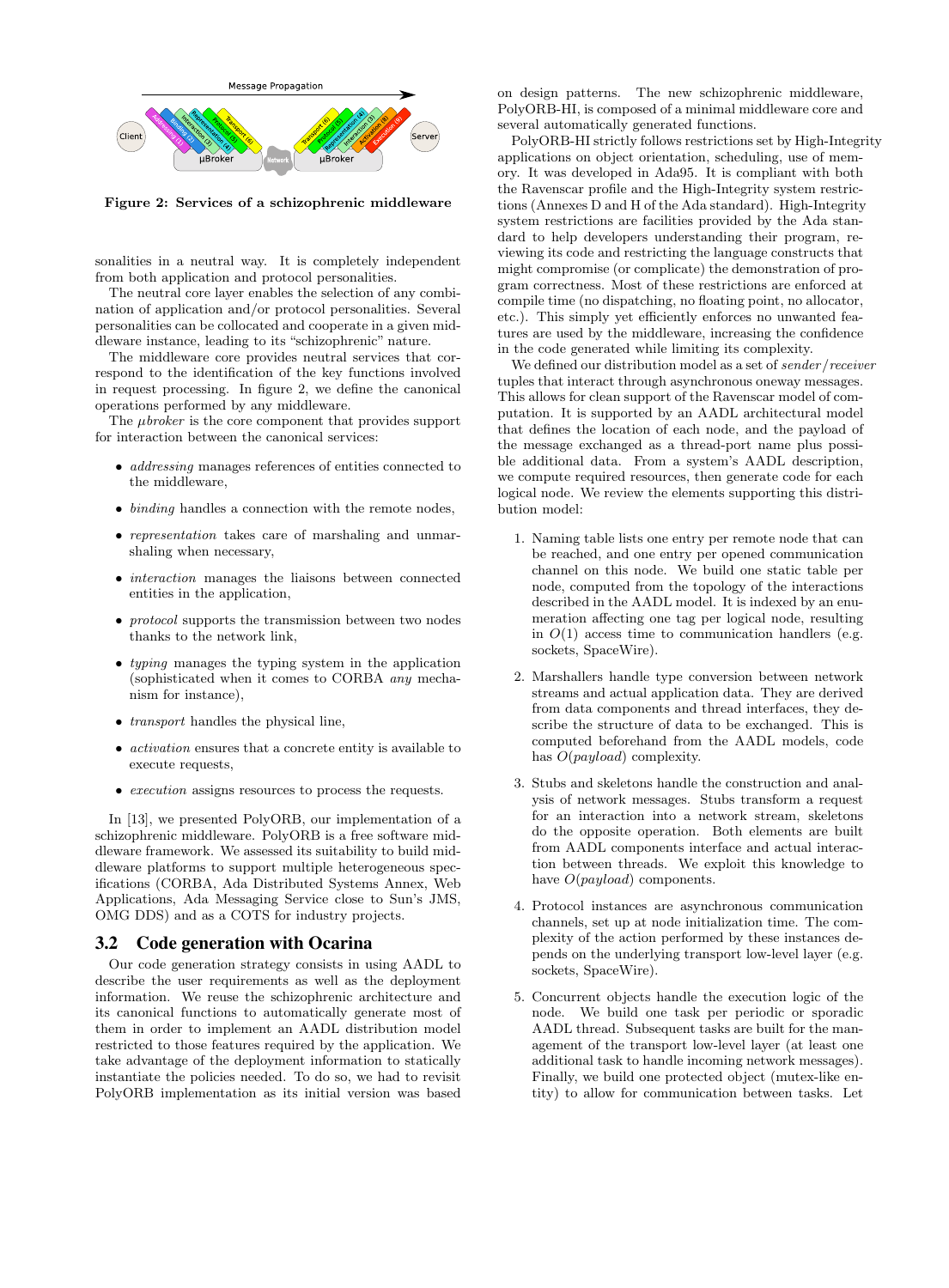us note all these objects strictly follow the Ravenscar Computation Model.

These elements will be later refined in section 5.

The generated code provides a framework that will call directly user code when necessary. This relieves the user from the necessity to know an extensive API, and allows a finer control of the behavior of the system that is under the sole responsibility of the code generation patterns. The generated code can be interfaced with the user code attached to AADL threads.

# 4. LEVERAGING ADA 2012 AND SPARK 2014

Ada 2012 [12] is the latest revision of the Ada programming language. One of the most interesting features in the context of code generation is the capability to attach contracts to subprograms as pre and post-conditions, or invariants applied to types. This brings to Ada a feature that existed in other languages like Fortran, Eiffel, and SARK. Ada 2012 rationale [2] lists all details of this feature. Other new additions related to expressions, iterators or multi-core processing are noticeable, but not relevant to our experiments. These will not be discussed here

SPARK 2014 [1] is built on top of Ada 2012 well-defined semantics and definition of run-time errors, as well as programmingby-contract constructs to bring to the user evidence his code will under no circumstances raise a runtime error or that all contracts are true. SPARK 2014 relies on the same concepts as the initial SPARK language and toolset: definition of a sound subset of Ada, combined with a Ada processor that generates Verification Conditions (VCs). VCs denotes boolean predicates that should be proved correct (or discharged) based on the current context of a call, or on existing hypothesis such as assertions or pre and post-conditions.

# 4.1 Adapting for Ada 2012

Updating PolyORB-HI/Ada to Ada 2012 requires first capturing the relevant features that deserve attention. Being implemented in Ada95 and regular restrictions, compiling the existing code base under Ada 2012 language definition does not require any modification thanks to backwards compatibility. Yet, the current code base makes extensive usage of assertions in the form of pragma Assert in the implementation code to assess the validity of input parameters. These can be re-implemented as pre-conditions, attached to subprogram signatures as shown in this example:

```
package PolyORB_HI. Messages is
   −− . . .
   function Sender (M : Message_Type)
      return Entity_Type
        with Pre \implies (Valid (M));
           Ensure M is valid
private
   subtype PDU<sub>-Index</sub> is Stream-Element<sub>-Count</sub>
      range 0 .. PDU_Size
   subtype PDU is Stream_Element_Array
       (1 \dots \text{PDU\_Index'} Last);Empty_PDU : constant PDU := (others \Rightarrow 0);
  type Message_Type is record
       Content : PDU := Empty_PDU;First : PDU\_Index := 1;Last : PDU\_Index := 0;
```
end record ;

```
function Valid (M : Message_Type)
  return Boolean is
   (M. First \geq M. Content 'Firstand then M. First \langle M. Last
      and then M. Last \leq M. Content 'Last ):
```
Such adaptations are truly minor adaptations of the existing code base, and do not require excessive rewritings.

# 4.2 Introducing SPARK 2014

Adaptations towards SPARK2014 require a more complex reengineering of the existing code base. First, one needs to understand in-depth the additional requirements of SPARK2014, and adapt to these. Luckily enough, SPARK2014 is a much more extensive language subset than its ancestor SPARK2005. In the context of PolyORB-HI, this means

- contracts: No need for extensive additions of SPARKspecific contracts for global variables, package visibility, etc. All these are now deduced when need to be, and not necessary for checking for the absence of runtime errors, or validity of pre- and post-conditions;
- generics: Ada generic packages are allowed. They are used extensively in PolyORB-HI/Ada to support codegeneration driven instantiations of message queues, message marshallers or task artifacts;
- access types: Use of access types is explicitly forbidden. The runtime does not use access types for dynamic memory allocation. Yet, a few occurrences of access type are present in the generated code for the implementation of routing matrix. For each thread, we need a structure that holds the destinations associated to each outgoing ports. In the initial design of the runtime, these were encoded as static arrays following this pattern: For each port, an array encoding all destinations is generated; its address is used in an array indexed by the port type. This was to circumvent the limitation in Ada in creating non-rectangular 2D arrays, so as to limit memory consumption, as shown in this example:

```
Foo_Destinations :
constant Foo<sub>-</sub>Destinations<sub>-Array</sub> :=
Foo_Destinations_Array'
(1 \Rightarrow \text{Foo-Signal\_K});Task_Foo_Destinations :
constant Food-Address_Array :=
(Foo\_Port \implies Foo\_Destinations' Address);
```
We changed this code pattern to implement a function that returns this array, avoiding the need for an Address attribute, at the expense of a slight memory consumption increase.

Let us note SPARK2014 has other restrictions we had to mitigate. We discuss them in section 5. These restrictions correspond to situation where we need bindings to C function or unchecked conversions. These functions are required for the proper operation of the middleware and have been kept as-is. We made usage of the SPARK\_Mode aspect to hide some elements of the implementation, and kept those as minimal as possible.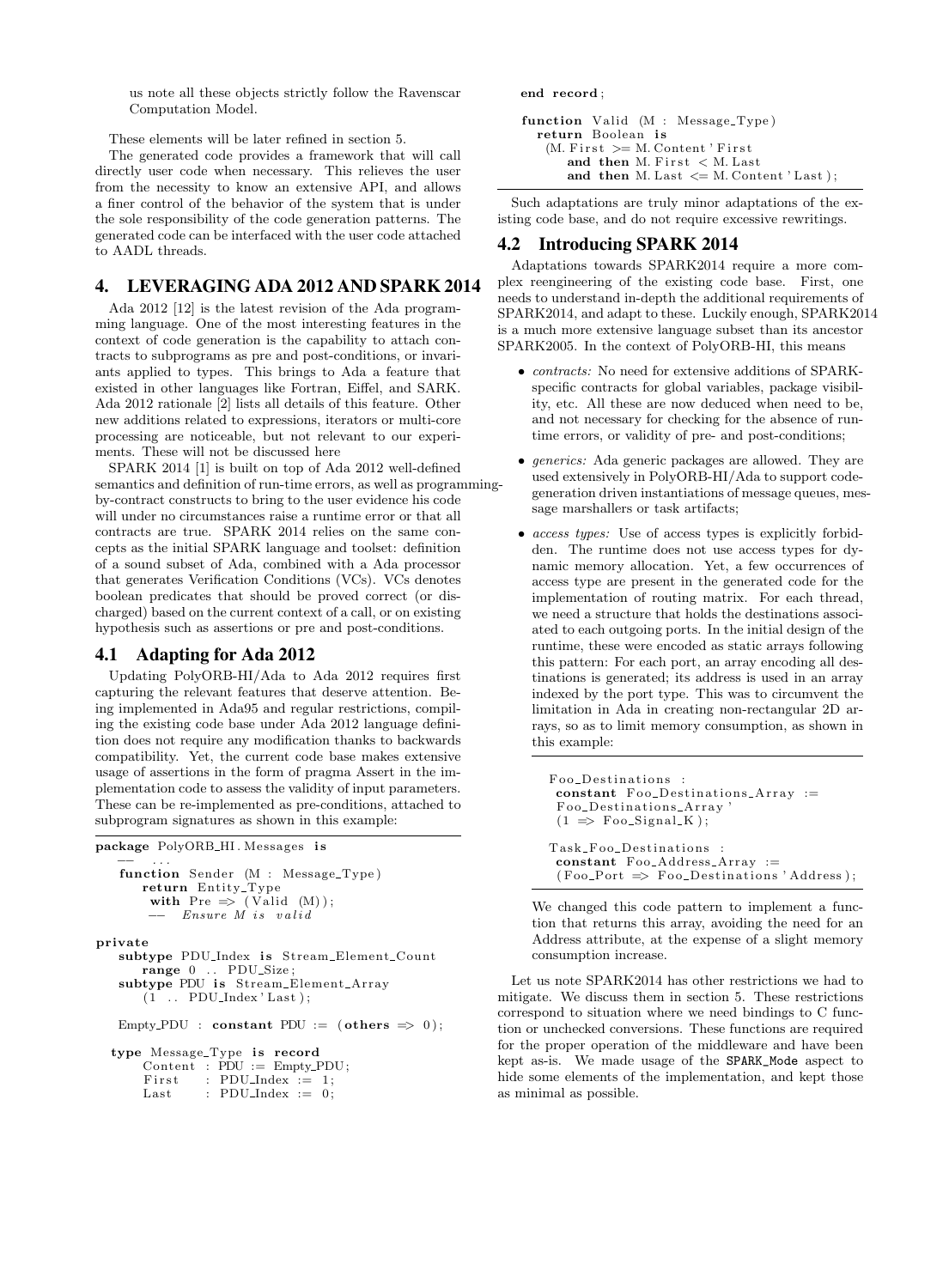## 4.3 Addressing concurrency

More problematic to the current definition of SPARK2014 and associated implementations is the lack of support for concurrency constructs. PolyORB-HI/Ada uses the Ravenscar model of computation, it thus needs tasks and protected objects. Yet, we may work-around this issue.

#### *4.3.1 Revisiting the Ravenscar Profile*

Let us recall that the intent when moving to SPARK2014 is to demonstrate the absence of run-time errors. Considering we are under the restrictions of the Ravenscar profile, we can make the following statements:

- Use of tasks: A task has no entry, it can either execute sequential code, or makes use of a protected object. To demonstrate that a task cannot cause a runtimeerror, it is therefore sufficient to demonstrate that the sequential code is correct, and the pre-conditions for calling entries or procedures on protected object are met;
- Use of protected object procedures Protected object procedures cannot block as a consequence of the pragma Detect Blocking. Furthermore, in PolyORB-HI/Ada they do not call any other protected objects. As a consequence, these are equivalent to sequential code. The conditions for a run-time error in such procedures are therefore reduced to runtime error in sequential code, or violation of the Ceiling policy. The latter can be assessed through external code reviews by reviewing accessors of the protecting object;
- Use of protected object entries By symmetry with the previous case, entries share the same considerations. Besides, they cannot use the requeue mechanism. Hence, these are limited to sequential code encapsulated in an entry block.

Hence, per construction of the Ravenscar profile, concurrency constructs can induce run-time errors only in a limited number of situations, namely violations of the ceiling protocol or blocking inside a protected object procedure or entry. We take advantage of this to revisit our code generation strategy.

#### *4.3.2 Updating code generation strategies*

From the previous considerations, we may now update code generation strategies implemented in Ocarina:

• Management of tasks Tasks are used for implementing one of the AADLv2 dispatching policy: periodic, sporadic, background, timed, hybrid or aperiodic. The generated code instantiates one generic package that implements the corresponding task skeleton.

In the context of SPARK2014, we revisited this pattern, and decided to diverge from the Ravenscar profile and introduce a Round-Robin non-preemptive scheduler. Under this scheduling policy, we instantiate a reduced task skeleton that is limited to an infinite loop executing user code, without usage of Ada tasking. This skeleton is a simple function that represents an AADLv2 thread automata, made of initialization code and a call to the user code.

• Management of queues Protected objects are used to support message exchanges between tasks. We split the implementation of this package in two separate packages: one package implementing the management of the message queue; another being the implementation of the protected message queue. Under the Round-Robin non-preemptive scheduler, we use the non-protected variant; under the Ravenscar implementation, we use the protected variant.

As a consequence, we can now generate SPARK2014 compliant code from AADL models under the hypothesis of tasks being scheduled under a non-preemptive Round-Robin scheduler. Should we achieve formal proof of this code, then we have arguments to derive similar results in the case of a Ravenscar-compliant model through additional review or testing.

- Correct usage of Ceiling protocol is reduced to external review of the control flow of the program. In our setting, each protected object is associated with a ceiling priority set to the maximum value. Hence violations are not possible.
- Correct implementation of the task skeletons used in the Ravenscar-compilant case. We rely on existing well-known patterns from [4], these are validated from extensive usage.

Other potential errors due to the use of Ravenscar profile are yet to be determined, yet we are confident those will be limited to simple cases.

# 5. DEMONSTRATING ABSENCE OF RUN-TIME ERRORS

Having adapted code generation strategies for Ada2012 and SPARK2014, we now discuss in this section the application of the SPARK2014 toolset to demonstrate the absence of runtime errors in both the PolyORB-HI/Ada middleware and generated code.

For this study, we considered the usage of the GNATProve GPL 2014 edition. The input AADL model used is from [7], and is derived from the case study from [4]. This model exhibits a set of periodic threads interchanging data. We simply adapted it to use the non-preemptive Round Robin scheduler we introduced instead of a Ravenscar preemptive one. Although the functional code is relevant, we will focus only on the proof of absence of runtime errors of the generated code and the underlying middleware.

In our setting, GNATProve generates Verification Conditions (VCs) based on possibility of a runtime error (and an exception being raised), or due to pre-conditions. Thanks to the GNAT front-end technology, GNATProve generated VCs only for the non-trivial cases that cannot be eliminated by the front-end. Hence, several potential VCs, per strict compliance to the Ada Reference Manual, are discharged internally and not shown to the user.

## 5.1 PolyORB-HI/Ada code

We first review each package of the current distribution, and discuss how to prove absence of runtime errors.

• PolyORB\_HI, PolyORB\_HI.Errors, PolyORB\_HI.Streams: these packages only define types, there is no code associated, hence no generation of Verification Conditions;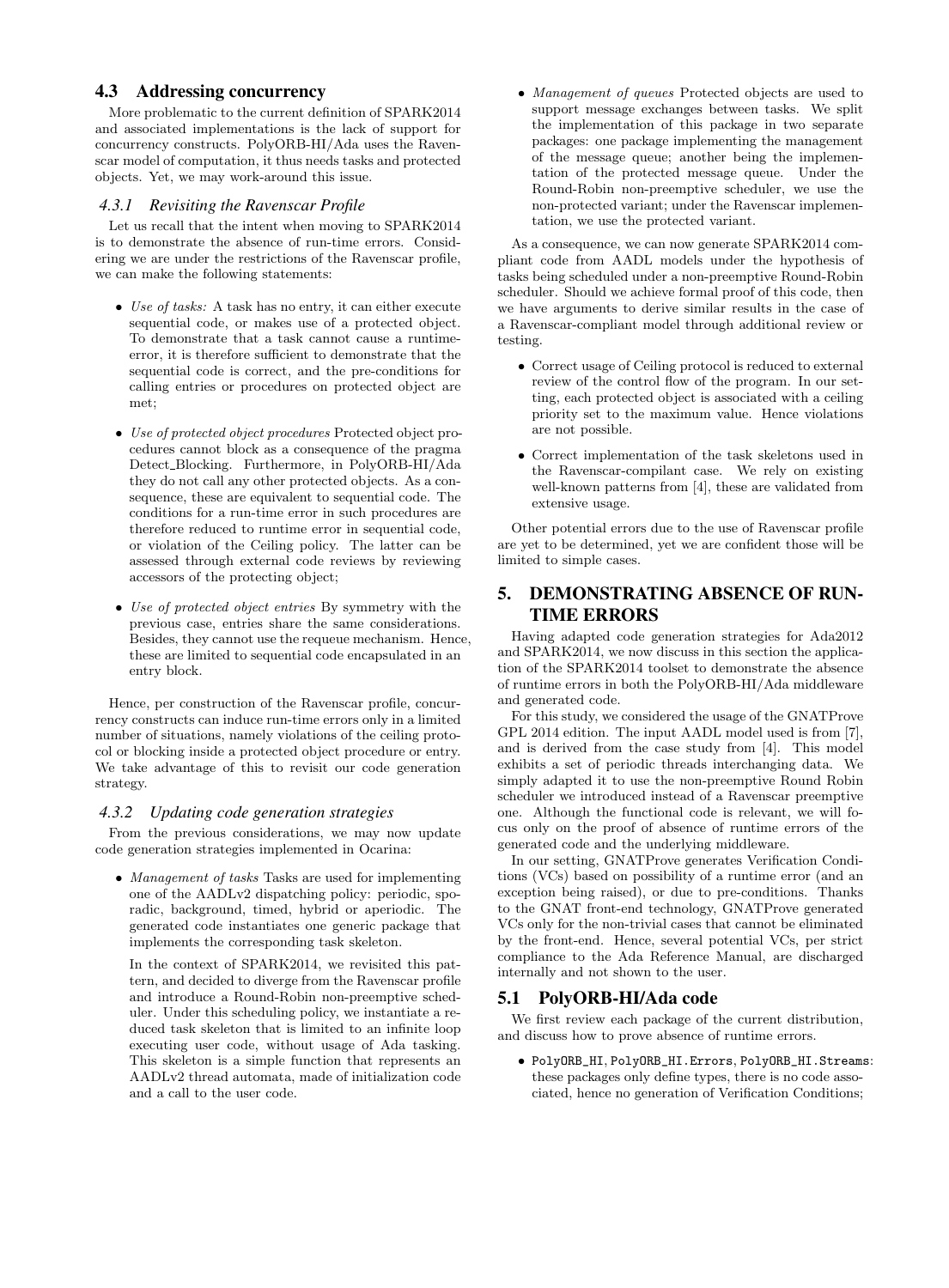- PolyORB\_HI.Port\_Kinds: this package defines enumeration types for ports and basic test function. Although code exists, it is simple enough to not require any generation of Verification Conditions;
- PolyORB\_HI.Utils: this package defines basic conversion function, bounded string manipulation API. All 21 functions are considered, 16 VCs are generated and fully discharged;
- PolyORB\_HI.Output: this package defines basic output function that emulates Ada.Text\_IO.Put\_Line using a thin binding over the C function write, along with basic formatting.

Let us note that we take advantage of the SPARK\_Mode aspect to hide from the toolset code that make threadsafe calls to the print functions. Similarly, the binding to the C function write() is hidden from the toolset, as it uses C pointers.

Only the functions in charge of formatting text are "seen" by the toolset. The 14 associated functions yields to 13 VCs fully discharged;

- PolyORB\_HI.Protocols: this package provides a single function, which is a wrapper that simply calls generated corresponding function from generated code in PolyORB\_HI.Generated.Transport to send requests. It does not have proper VCs generated
- PolyORB\_HI.Suspenders: this package provides a mechanism to support a synchronized start of all tasks. It relies on two Ada runtime packages (Ada.Real\_Time and Ada.Synchronous.Task\_Control) to either suspend the environment task (using a delay until) or awake all tasks.

Although SPARK2014 does not fully support these packages, the way primitives operations are used is compatible with the supported toolset. Since the code simply iterates through bounded arrays (denoting tasks to be awaken), it does not cause any VC to be generated.

• PolyORB\_HI.Messages: this package is in charge of the request life cycle: building, marshalling elements, encapsulation of message destination, etc. This package makes heavy usage of arrays to represent the underlying message, and copying to perform marshalling and encapsulation of data.

This package has 16 functions, generating 35 VCs. We note 5 VCs are not discharged. These are related to the usage of slicing operation, for which the toolset requires some enhancements.

• PolyORB\_HI.Port\_Type\_Marshallers and PolyORB\_HI.Time\_Marshallers: these packages instantiate the generic package PolyORB\_HI.Marshallers\_G. This package provides generic marshalling functions based on performing an unchecked conversion from a base type to a corresponding array of Stream Elements.

To date, this package cannot be proved as the toolset does not support the Size attribute. More problematic, SPARK\_Mode, as of GNATProve GPL2014, is inoperant on generic packages: these are systematically

considered for proof. These instances have been isolated in a package, and hidden from the toolset.

• The generic packages PolyORB\_HI.Null\_Periodic\_Task and PolyORB\_HI.Thread\_Interrogators support respectively the task skeleton and the message queue used for our Round-Robin scheduling strategy. Being generic packages, these can only be proved at instancelevel. The generic package cannot be proved alone.

Let us note that the following packages were outside of this study: all packages implementing task skeletons and protected queues, PolyORB\_HI.Scheduler (used for task migration) and PolyORB\_HI.Transport\_Low\_Level (used in a distributed setting). This code requires support for tasking, or access to networking APIs that are currently not available.

From this first round of analysis, we conclude that the toolset is able to proof a significant portion of the code of the runtime. This can be explained by the extensive usage of simple patterns compatible with High-Integrity requirements: no dynamicity, basic transformations, etc. Handling slice operations is a known-issue, this is likely to be addressed by enhancing the GNATProve toolset.

# 5.2 Generated code

We now review code generated from the AADL model, and bound to the PolyORB-HI/Ada runtime.

- PolyORB\_HI.Generated.Types: this package defines types mapped from AADL types. There is no code and no VC associated;
- PolyORB\_HI.Generated.Deployment: this package defines types derived from the deployment information from the AADL model: name of threads, processes. There is no code, but 17 VCs associated. They correspond to elaboration code to build an id-to-string correspondance table.
- PolyORB\_HI.Generated.Marshallers: this packages defines per-type marshaller/unmarshaller functions. All 32 functions, 23 VCs could be discharged completely;
- PolyORB\_HI.Generated.Transport: this package implements the send/receive operation used by AADL threads to communicate. In a local setting, these functions simply dispatch the request to the local message queue. 8 functions are generated, 3 VCs out of 4 could not be proved. They relate to pre-conditions that cannot be fullfilled: similarly to the PolyORB\_HI.Messages package, the corresponding code performs slicing operations, for which support at proof-level is incomplete;
- PolyORB\_HI.Generated.Activity: this package instantiates task skeletons and message queues from the set of threads and ports of the AADL model. Proof of the task skeleton is trivial, and leads to no VC generation as we simply call in sequence two functions. Proof of the message queue in a non-protected case is a bit more complex, as it involved 50 VCs, of which 7 are not discharged. As stated previously, slicing is again the main issue.